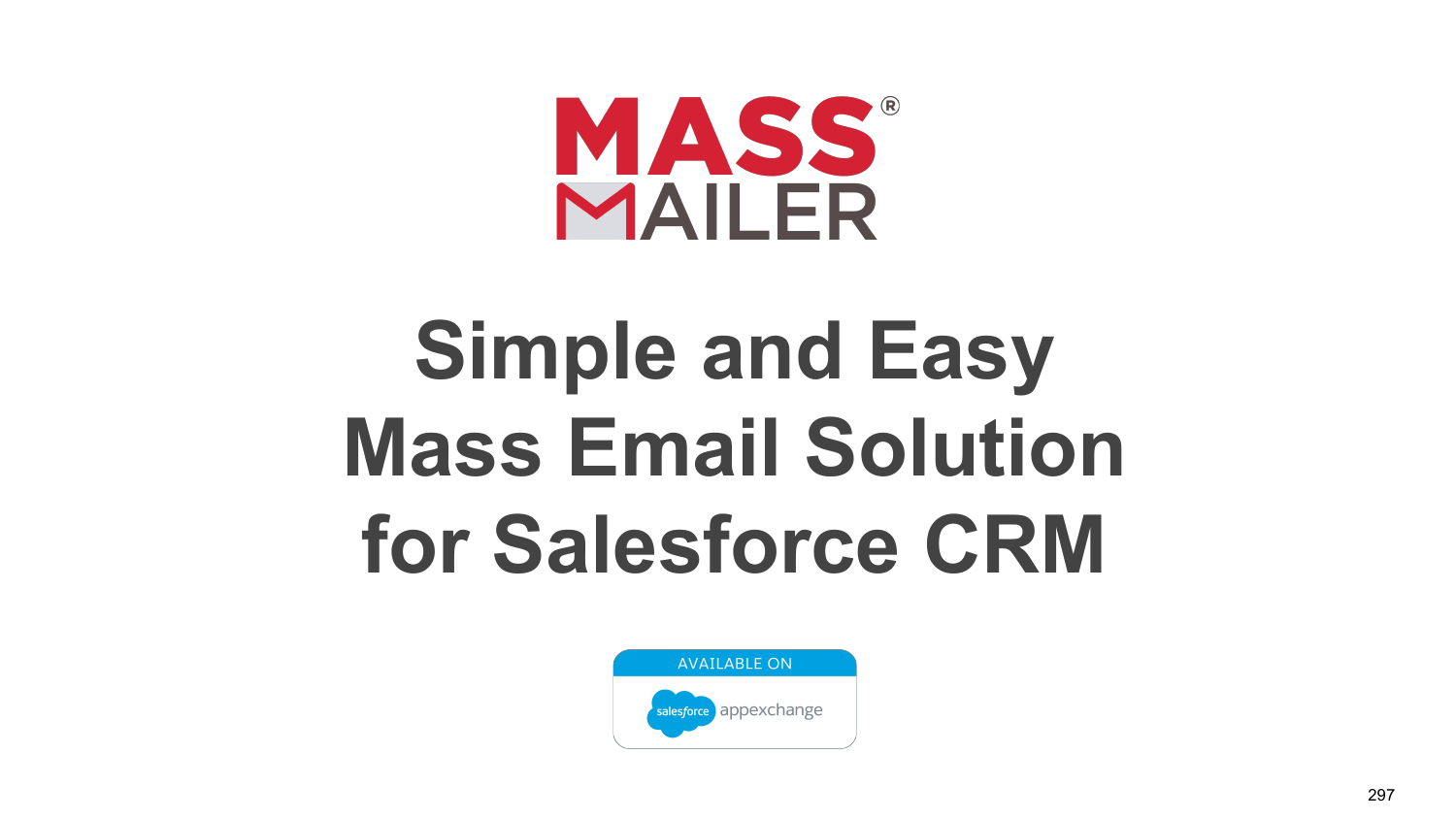MassMailer is Native Mass Email Solution for Salesforce CRM that lets you send Unlimited Emails to Leads, Contacts, Campaign Members, Opportunity Contact Roles and more.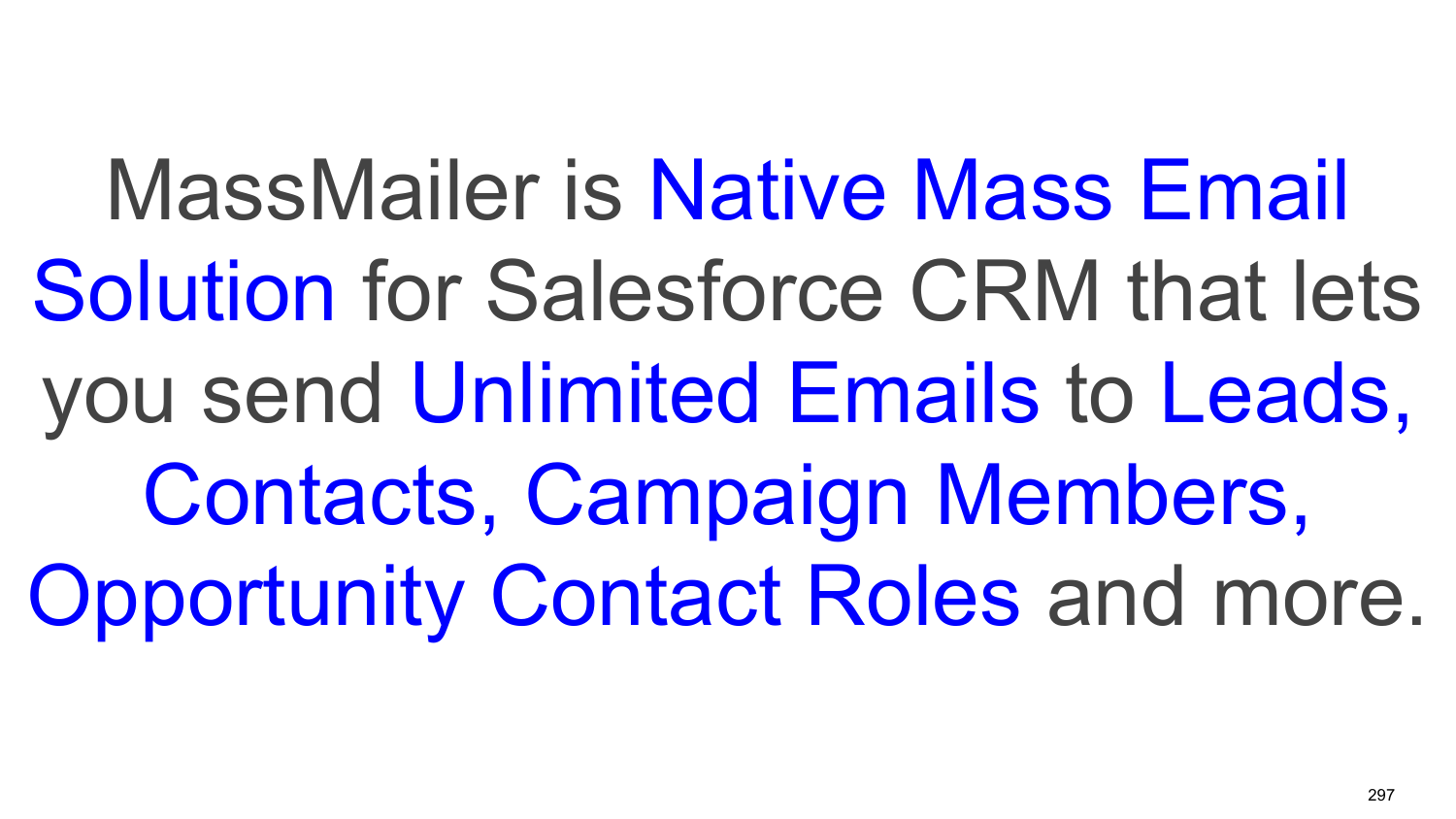### Salesforce is the best CRM, but when it comes to mass emailing it has **limitations**.

- 5000 Daily email limits
- Limited Statistics and Email Events such as Opens, Clicks, Spam etc.,
- **Limited Email Attachment Size**
- Emails going to Spam & Email Deliverability Issues
- No Dedicated IP
- No Email Address Verification
- No Tracking of Email Alerts through Workflows
- No Mass Email feature to Opportunity Contact Roles
- No Mass Stay In Touch feature

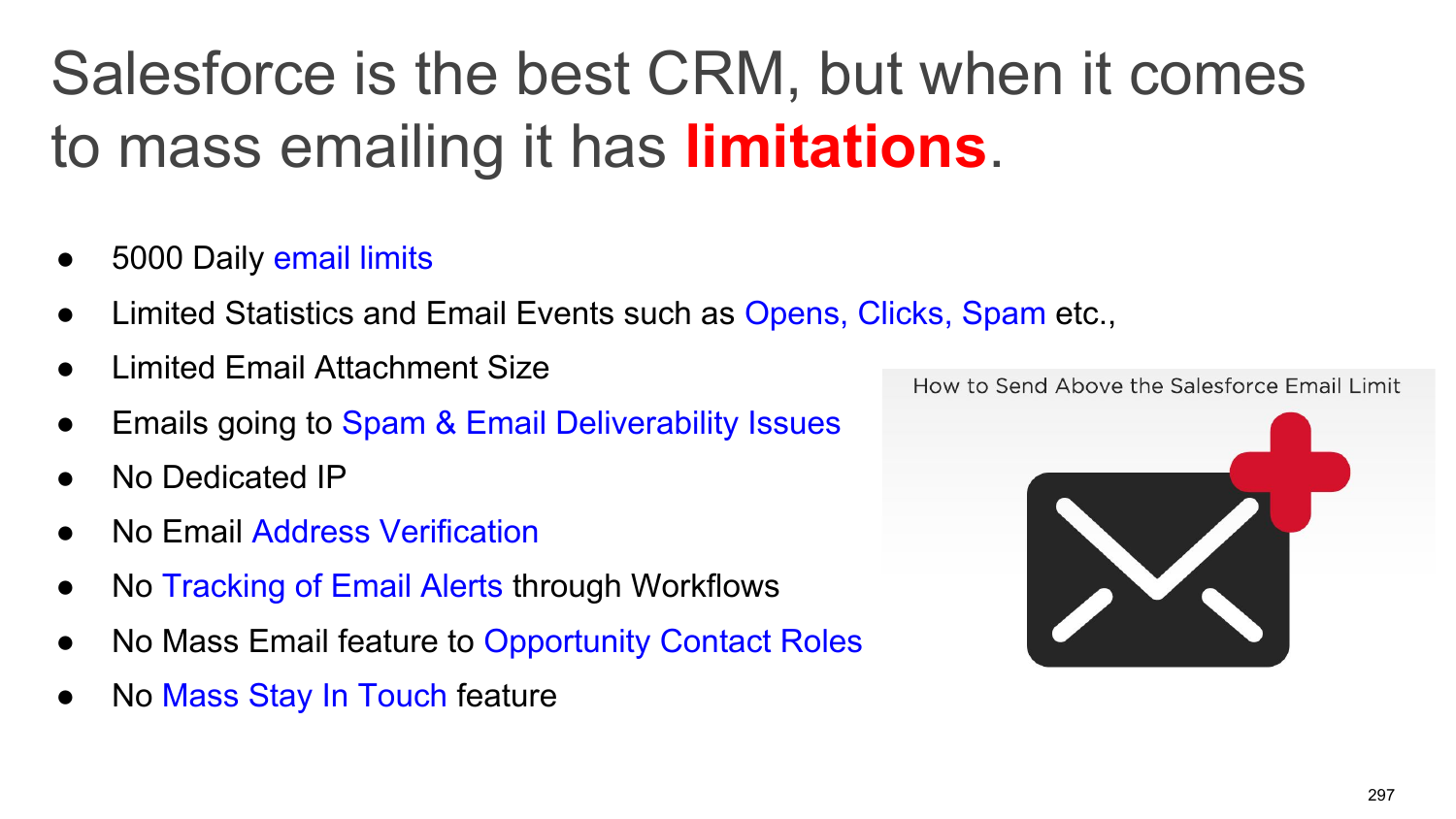### Salesforce is the best CRM, but when it comes to mass emailing it has **limitations**.

- No One Off Email Scheduling Feature
- No Subscription Group or Distribution List Feature
- No Multiple Domain Support
- No Flexibility on the Sender Email
- No support for Large Email Volume users
- Limitation on the number of records per List View
- Limitation on the number of records per Report
- No HTML Email Template Builder
- No Drip Campaign Feature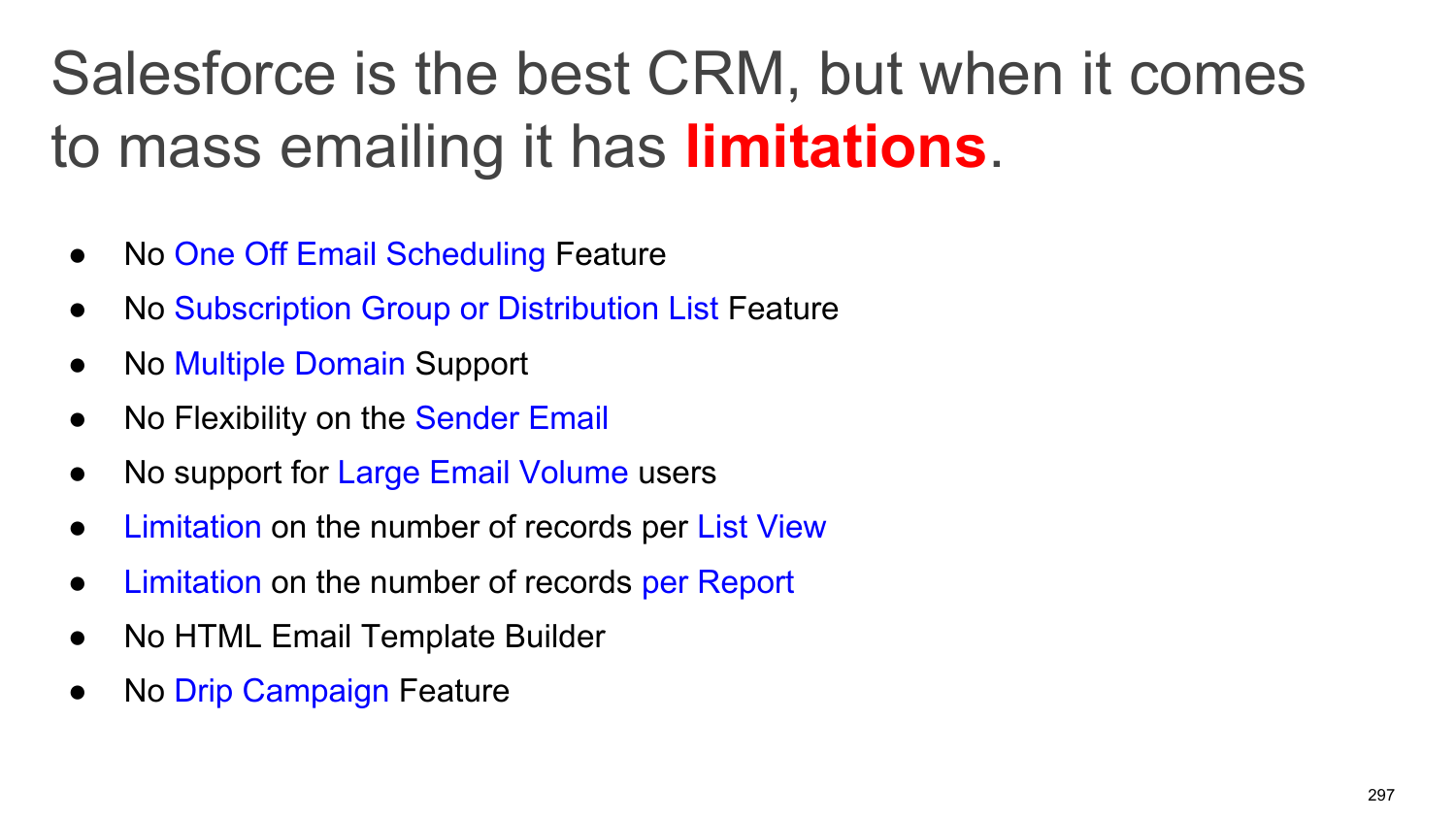#### **MassMailer overcomes** all Salesforce Email Limitations and **offers more**.

- MassMailer is a 100% Native Salesforce App so that you can send emails to your existing database of leads and contacts
- Salesforce native APIs allows you to extend the functionality of MassMailer to better support your unique business needs and requirements
- Customizable to support your unique business requirements with developer APIs
- Higher Delivery via Dedicated IP Address and Email Authentication
- Leverage Salesforce Native Email Templates
- More accurate Email Statistics and Email Events
- Ability to send from different Email addresses and Domains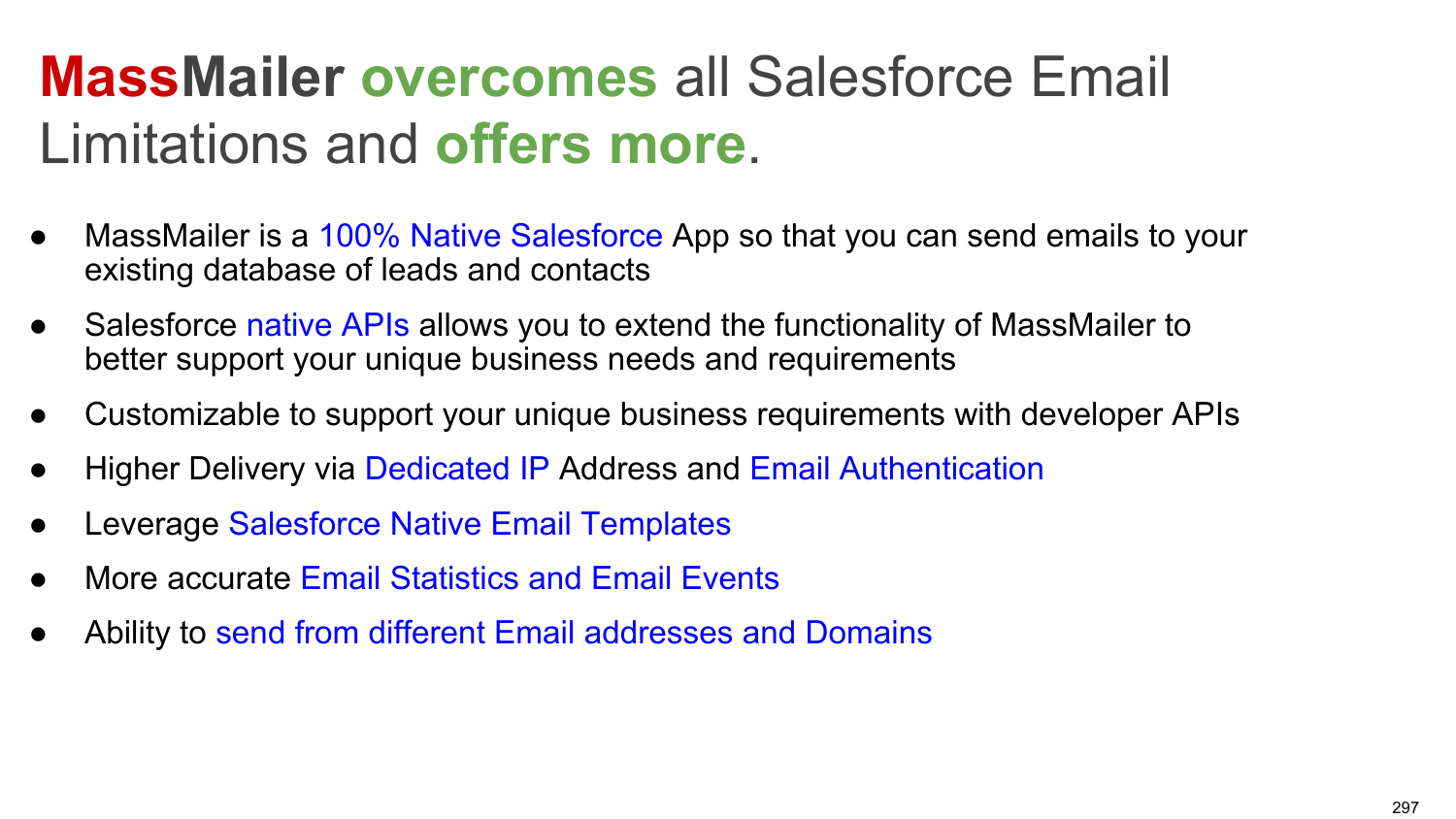#### **Add-On** features enhance **MassMailer** Value.

- **MassMailer Email Verifier** allows you to minimizes bounces and maintain a good IP and Email reputation. Emails can be verified individually at the lead or contact level or in bulk. Email Verification Status gets logged at the lead or contact level.
- **MassMailer DOCS** make it easy to manage and send File Attachments (both small and large). Files can be stored at the object level or in a shared storage area. Multiple files can be attached in a single email.
- **MassMailer Prospector** allows you to find leads from LinkedIn and append additional information like email address and phone numbers to quickly build up your leads database. MassMailer Contact Database is refreshed every quarter with 5 Million US based contacts.
- **MassMailer Data Services** allow you to manually correct bad data or append new information to your contact database.

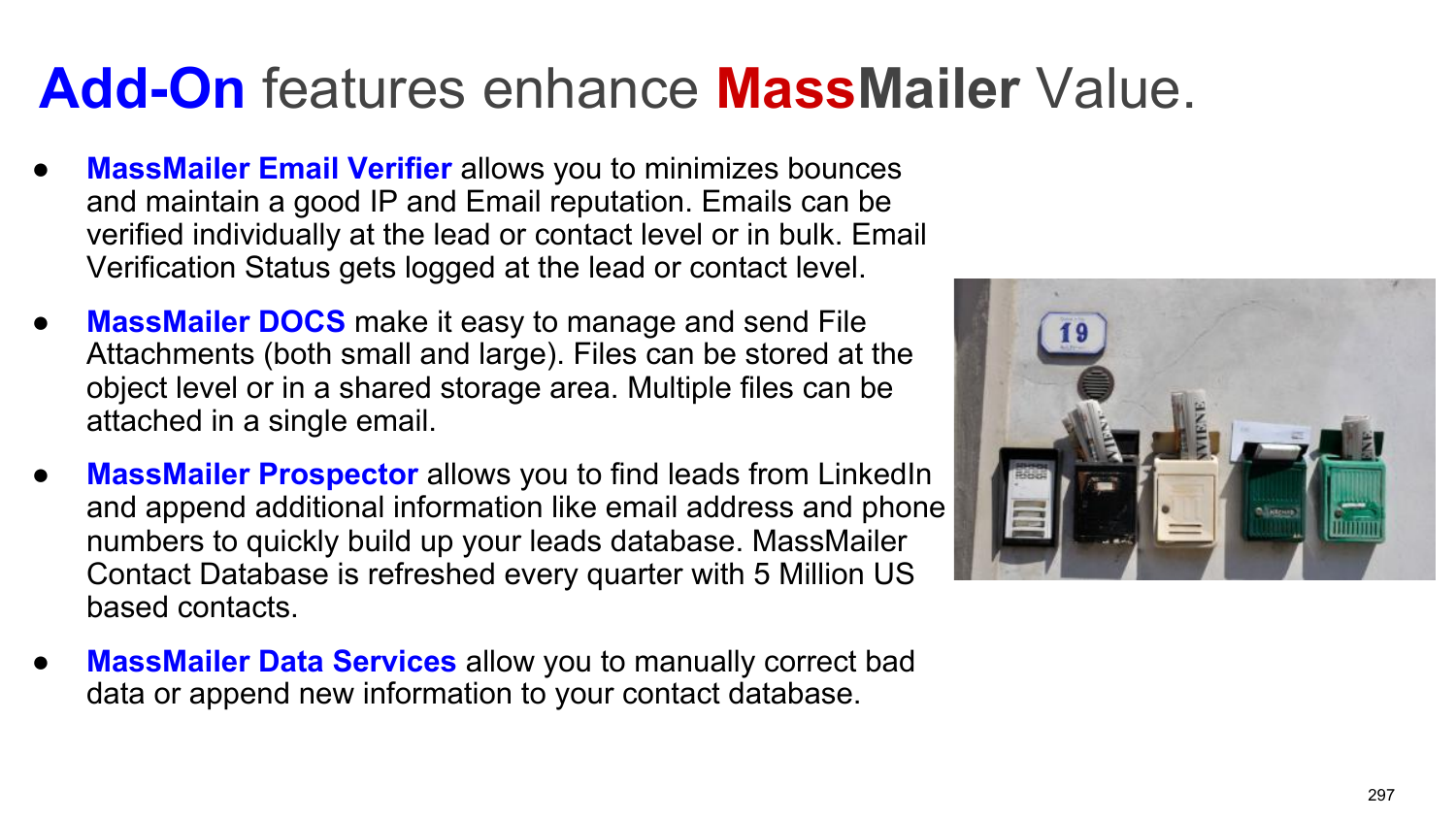#### **MassMailer** Business Use Cases

- **Newsletters & Event Announcements for Marketers**
- Lead/Prospect nurturing for Sales Teams
- Compliance / Regulatory Notices for Financial Institutes
- **Product Update Notifications for Engineering Teams**
- **Transactional Email Communications for Retailers**
- Accounts Receivable Collections Businesses
- **Student Communication for Universities & Colleges**
- **Fundraising Emails for Non-Profits**
- **Emails to Job Seekers by Recruiters**

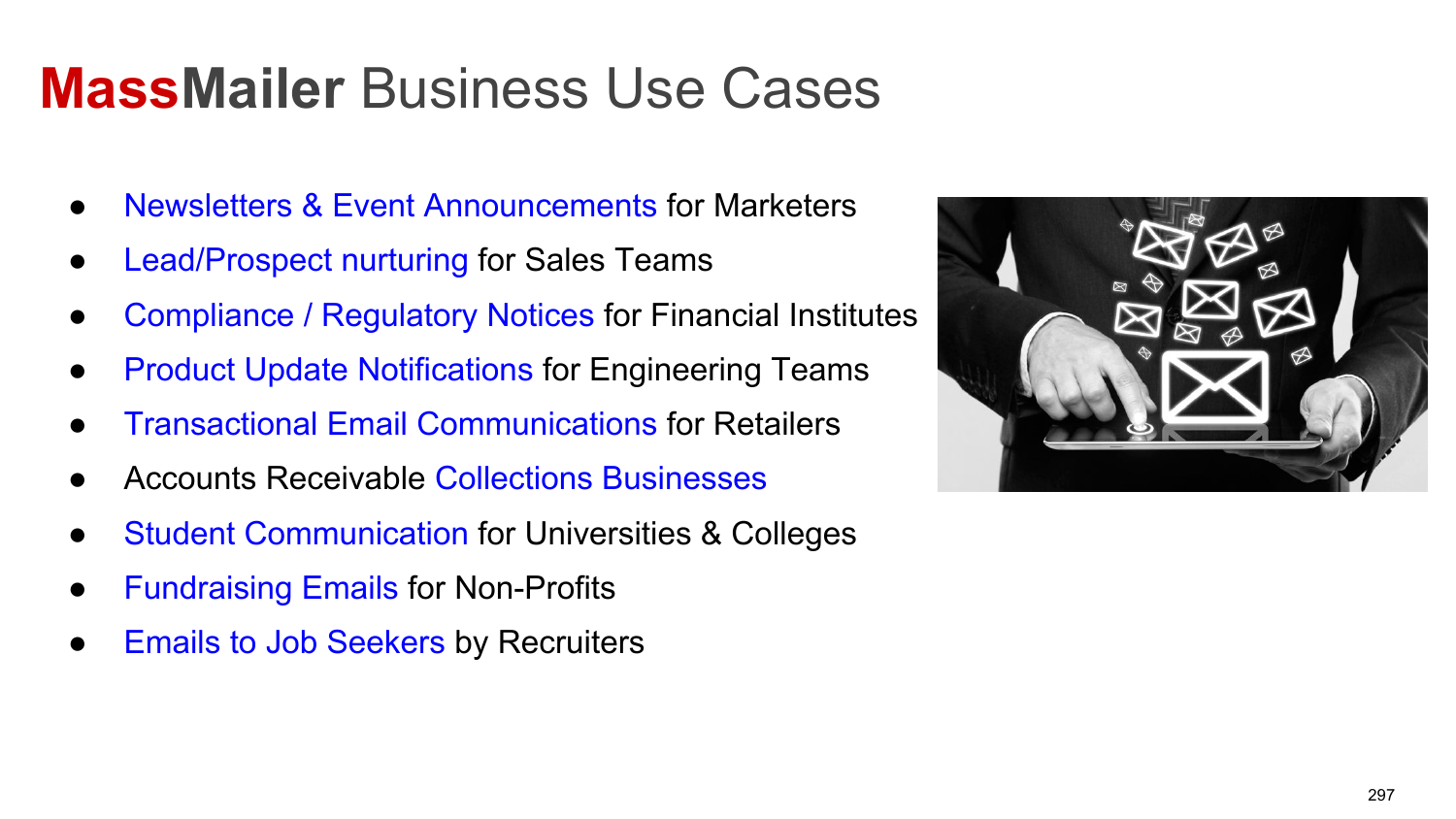#### **MassMailer** Consulting & Customization Services

- **Email Best Practices** One on One 2 hours Session \$399 + 1/2 hour free follow up
- **Run My Campaign:** \$99 per campaign
	- Let MassMailer run your campaign on your behalf and send a standard report
	- Add Custom HTML Email Template Design Service if needed (extra cost)
- **Custom Reporting Services** cost based on the requirement
- **Custom HTML Email Template Design Service** (content not included)
	- Basic \$99 per template; reuse an existing template
	- Advanced \$149 per template; design from scratch
- **Custom Development in Salesforce** to extend MassMailer Functionality \$125 per hour
- **Salesforce Administration & Development Support Packages** OR Project based (quote will be provided based on the specific needs)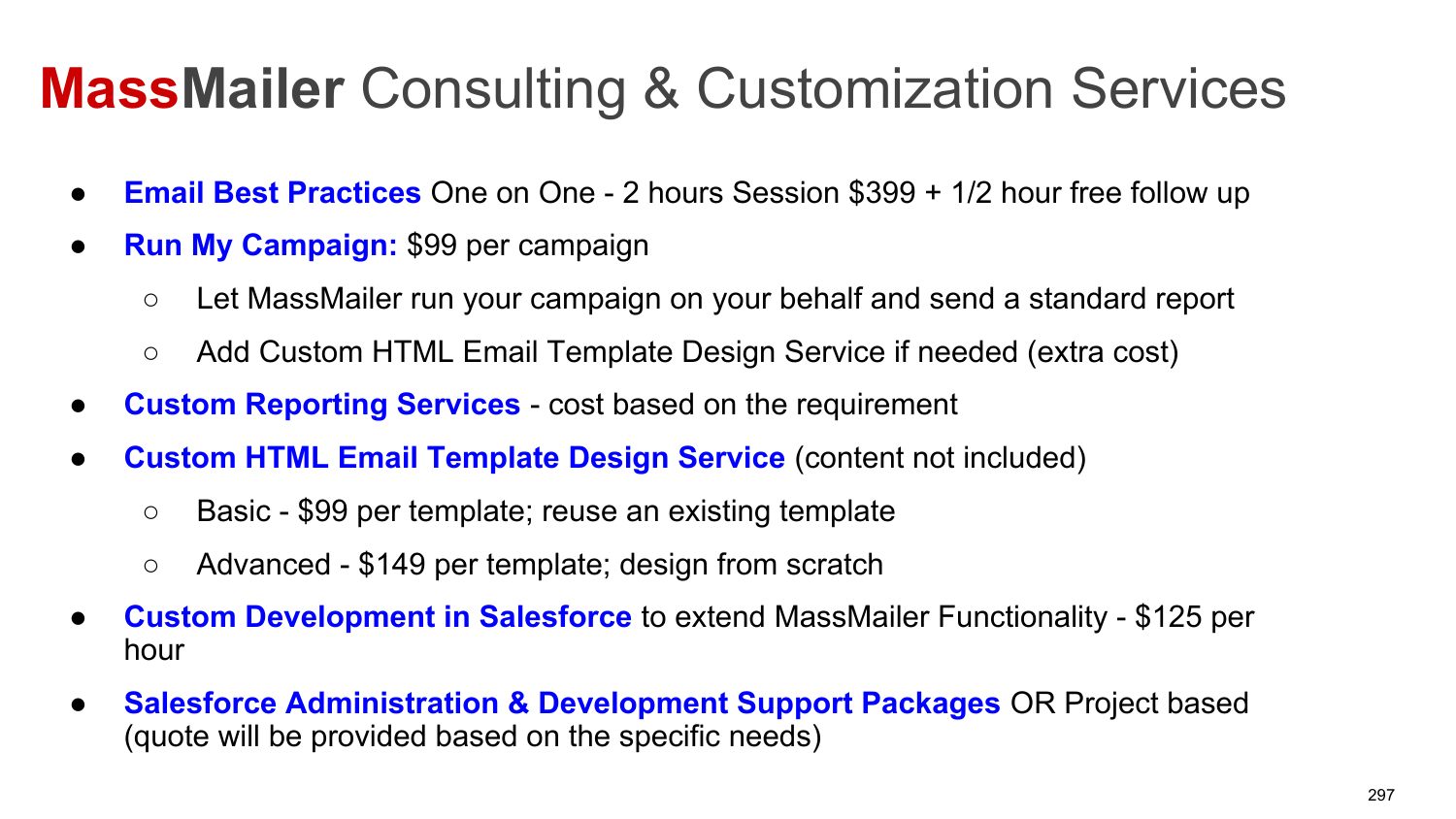### **One Email Solution for any role and industry.**

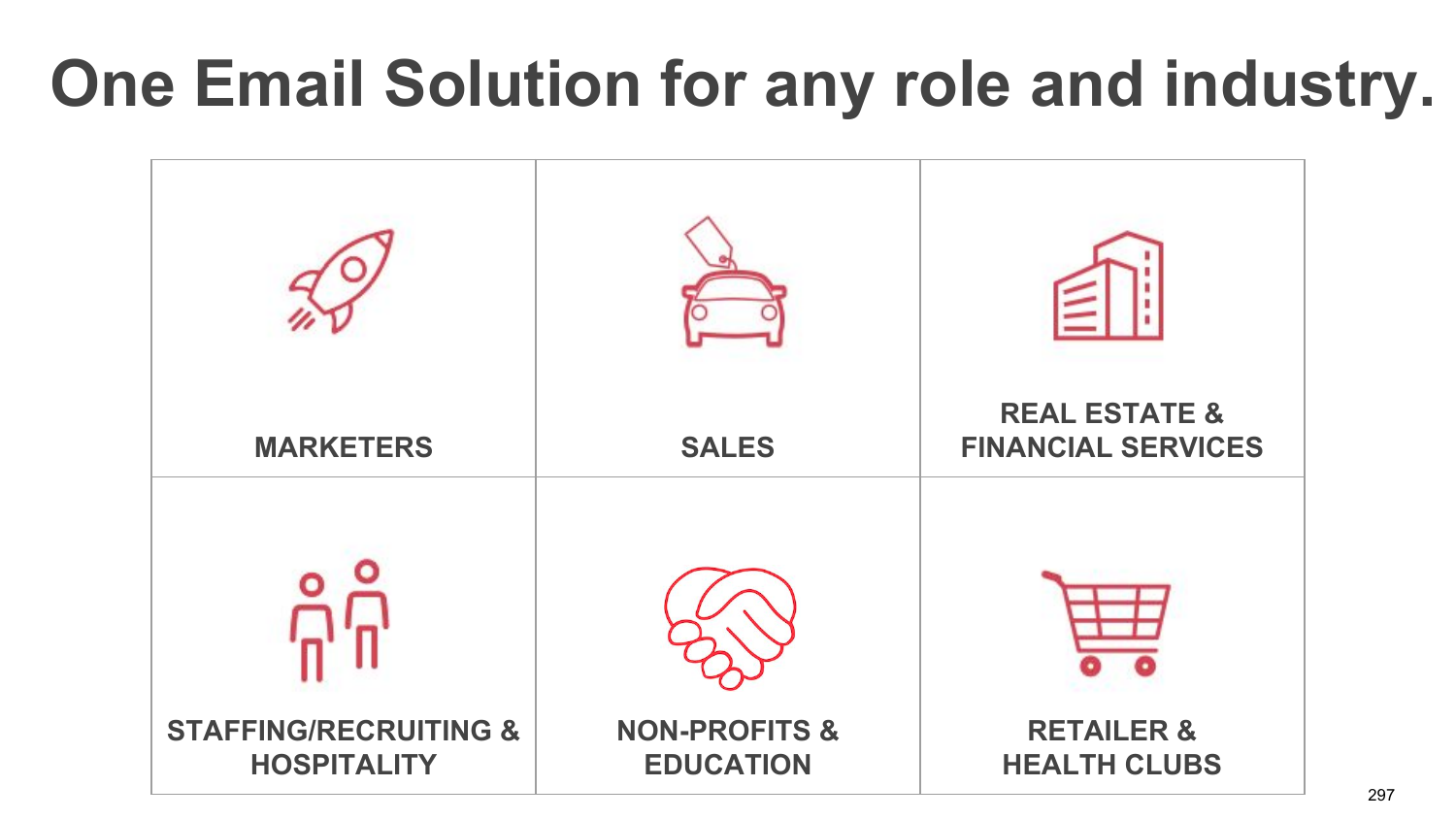# **Trusted by customers across the globe.**

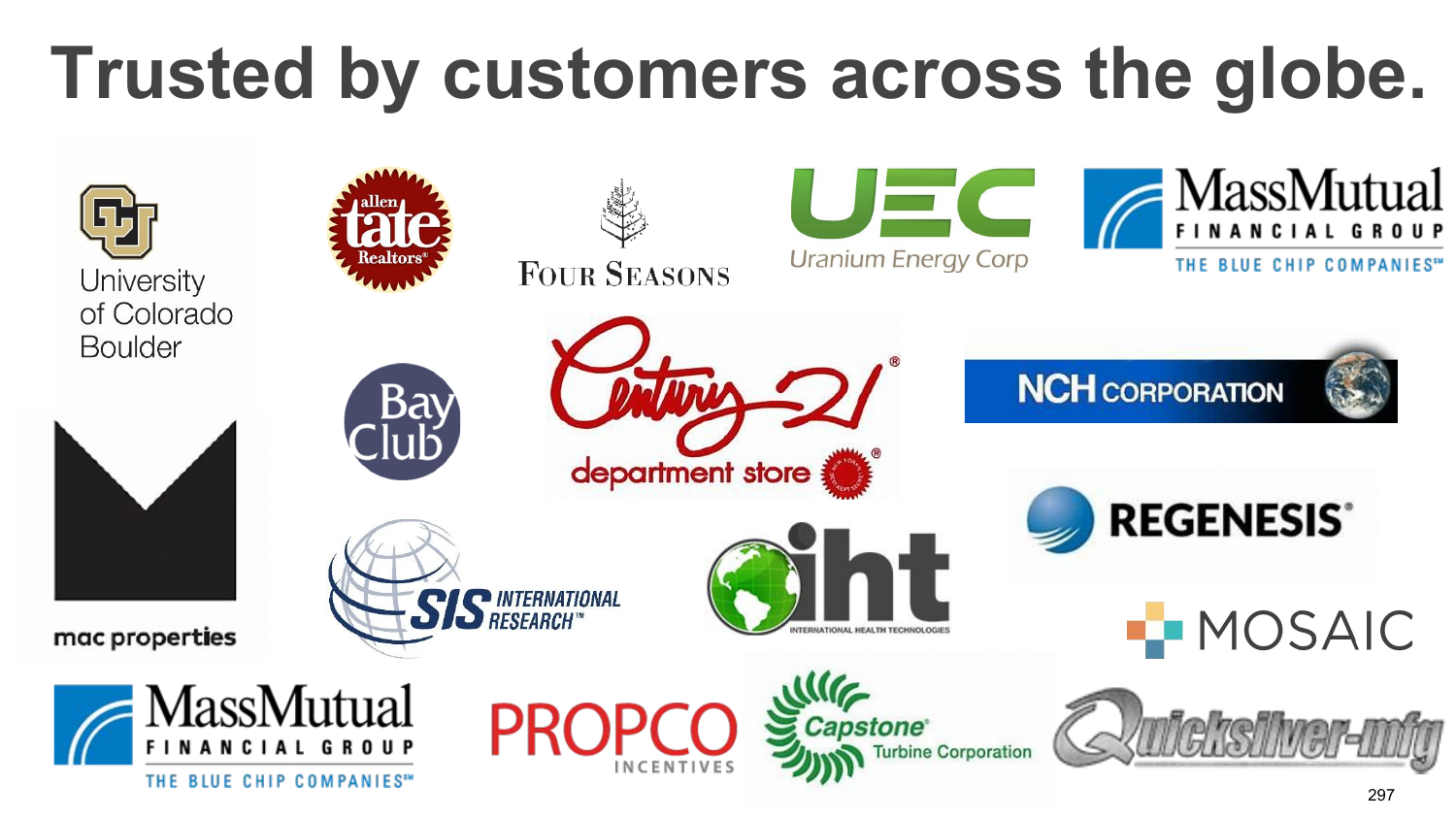### **Pricing**: How many MassMailer user licenses you will need?

| <b>MASSMAILER</b><br><b>PLANS</b>                      | <b>1-5 USERS</b>       | <b>6+ USERS</b>        | 51+ USERS           |
|--------------------------------------------------------|------------------------|------------------------|---------------------|
| Cost per user per<br>month, annual billing<br>discount | \$39.99<br>/user/month | \$29.99<br>/user/month | \$19.99 /user/month |

\* Non profits will get 10% additional discount

\* 10% discount with annual billing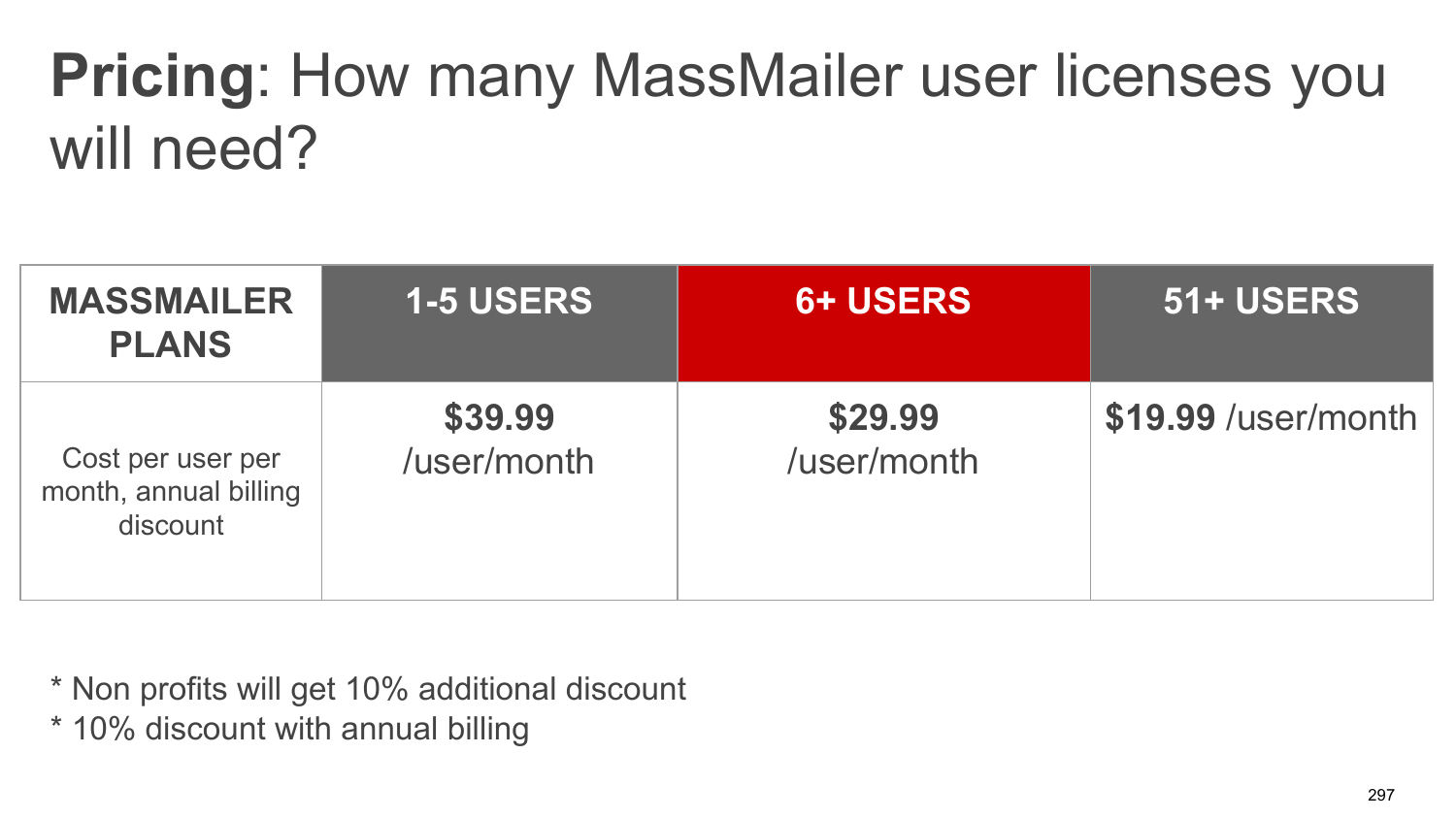### Pricing: How many emails will you send per month?

|                                                              | <b>ESSENTIAL</b>                                      | <b>PRO</b>                                                                 | <b>PREMIER</b>                          |  |
|--------------------------------------------------------------|-------------------------------------------------------|----------------------------------------------------------------------------|-----------------------------------------|--|
| <b>EMAIL PLANS</b>                                           | <b>Shared IP</b>                                      | <b>Dedicated IP</b>                                                        |                                         |  |
| Number of<br>Emails and the Cost<br>per month per<br>company | 10K emails/month FREE<br>25K emails/month \$9.99      | 100K emails/month \$79.99<br>200K emails/month \$149.99                    | 1 Million<br><b>Emails</b><br>per month |  |
|                                                              | 50K emails/month \$19.99<br>100K emails/month \$29.99 | 300K emails/month \$199.99<br><b>Contact</b><br>400K emails/month \$249.99 |                                         |  |
|                                                              | (10% discount with annual<br>billing)                 | 500K emails/month \$299.99                                                 | <b>Sales</b>                            |  |
|                                                              |                                                       | (10% discount with annual billing)                                         |                                         |  |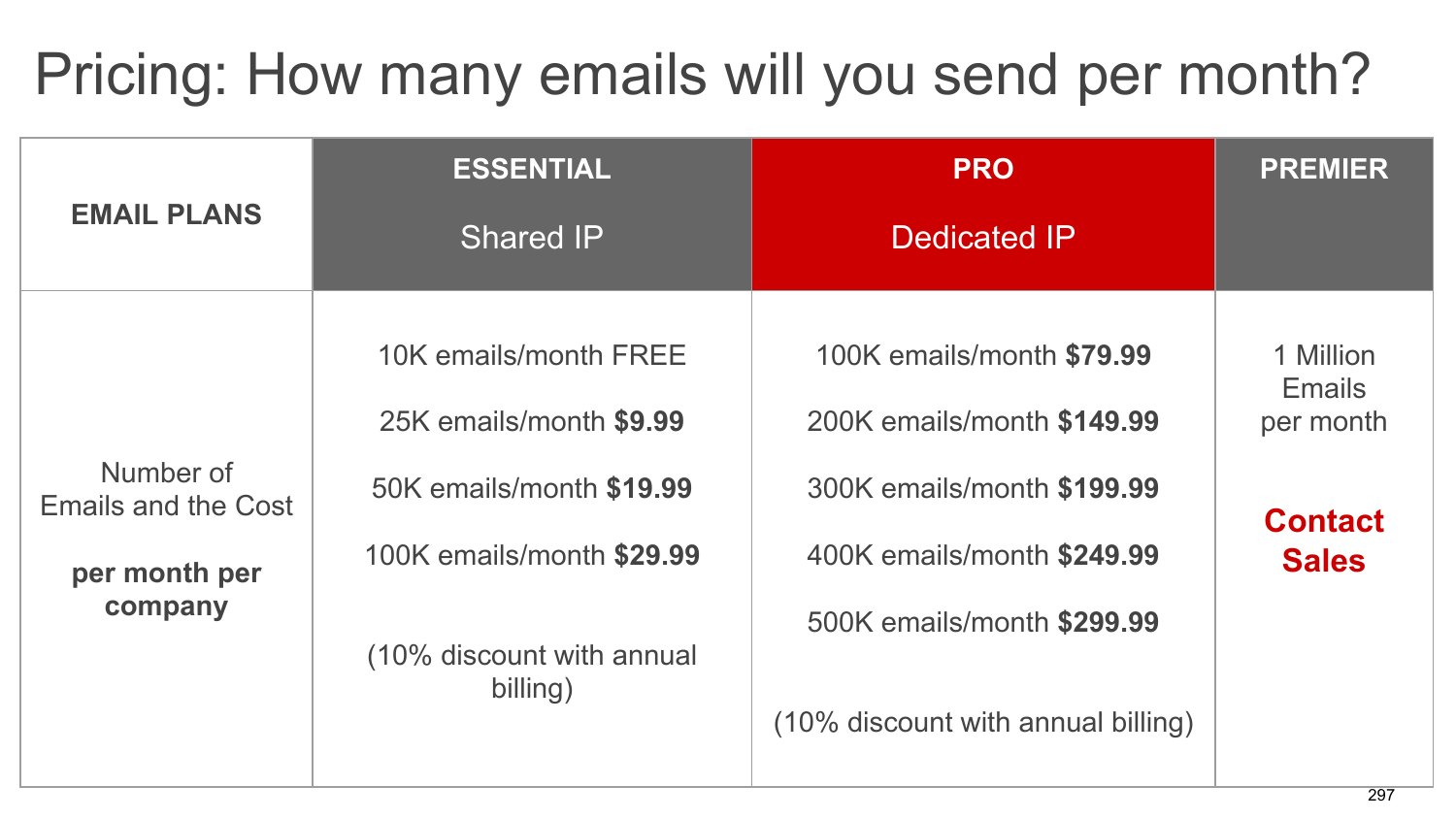### Pricing: MassMailer Add-on packages

| <b>MassMailer Verifier</b><br><b>Packages</b> | <b>MassMailer DOCS</b>                 | <b>MassMailer</b><br><b>Prospector</b> | <b>MassMailer Data</b><br><b>Append</b><br><b>Packages</b> |
|-----------------------------------------------|----------------------------------------|----------------------------------------|------------------------------------------------------------|
| 1000 credits - \$10                           | <b>CRM Users</b>                       | \$99 per user per                      | Per contact price                                          |
| 10k credits - \$100                           | \$39.99 per user per month (1-5 users) | month                                  | $1k - $199$                                                |
| 25k credits - \$250                           | \$29.99 per user per month (6+ users)  | (350 contacts)<br>included)            | 2k - \$379                                                 |
| 50k credits - \$500                           | \$19.99 per user per month (51+ users) | Additional contacts                    | 5k - \$899                                                 |
| 100k credits - \$1000                         | \$1 per GB storage per month, \$1GB    | \$0.35 per contact.                    | 10k - \$1599                                               |
| 250k credits - \$2500                         | bandwidth                              | Volume discounts<br>available.         | Volume discounts<br>available.                             |
|                                               | (10% discount with annual billing)     |                                        |                                                            |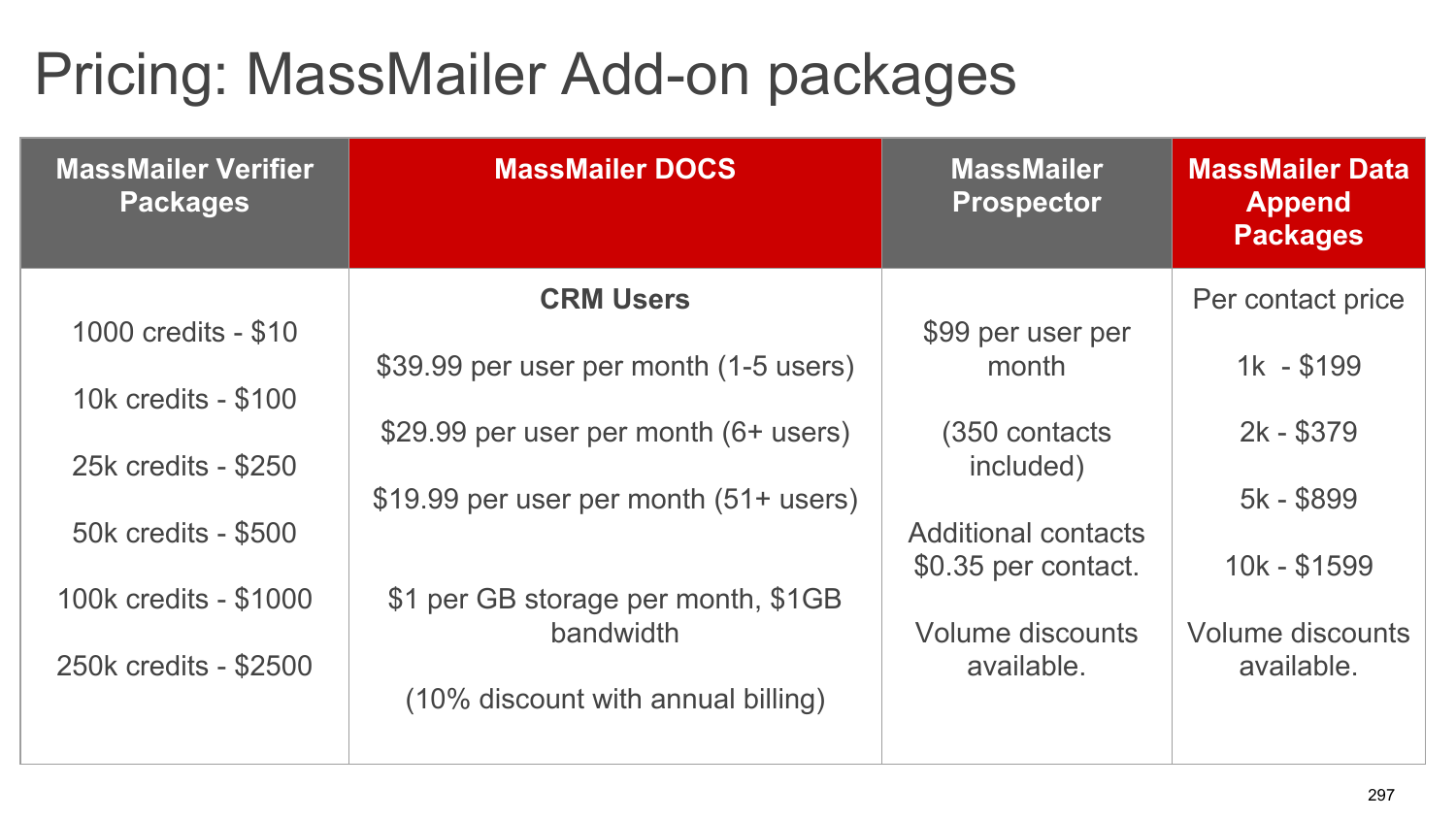## **MassMailer vs Others.**

- ★ 100% Native Salesforce App Enterprise, Unlimited Editions
- ★ Powerful Email Wizard makes it easy to use
- **★** Flexible Sender Option feature
- ★ Detailed Event information like Bounce Reason
- $\star$  Email Activity Logging
- ★ Leverage your existing Salesforce Email Templates
- ★ Sender Authentication, Dedicated IP
- ★ Native Salesforce Developer APIs
- $\star$  Email Verification
- $\frac{1}{2}$  Email Attachments 297